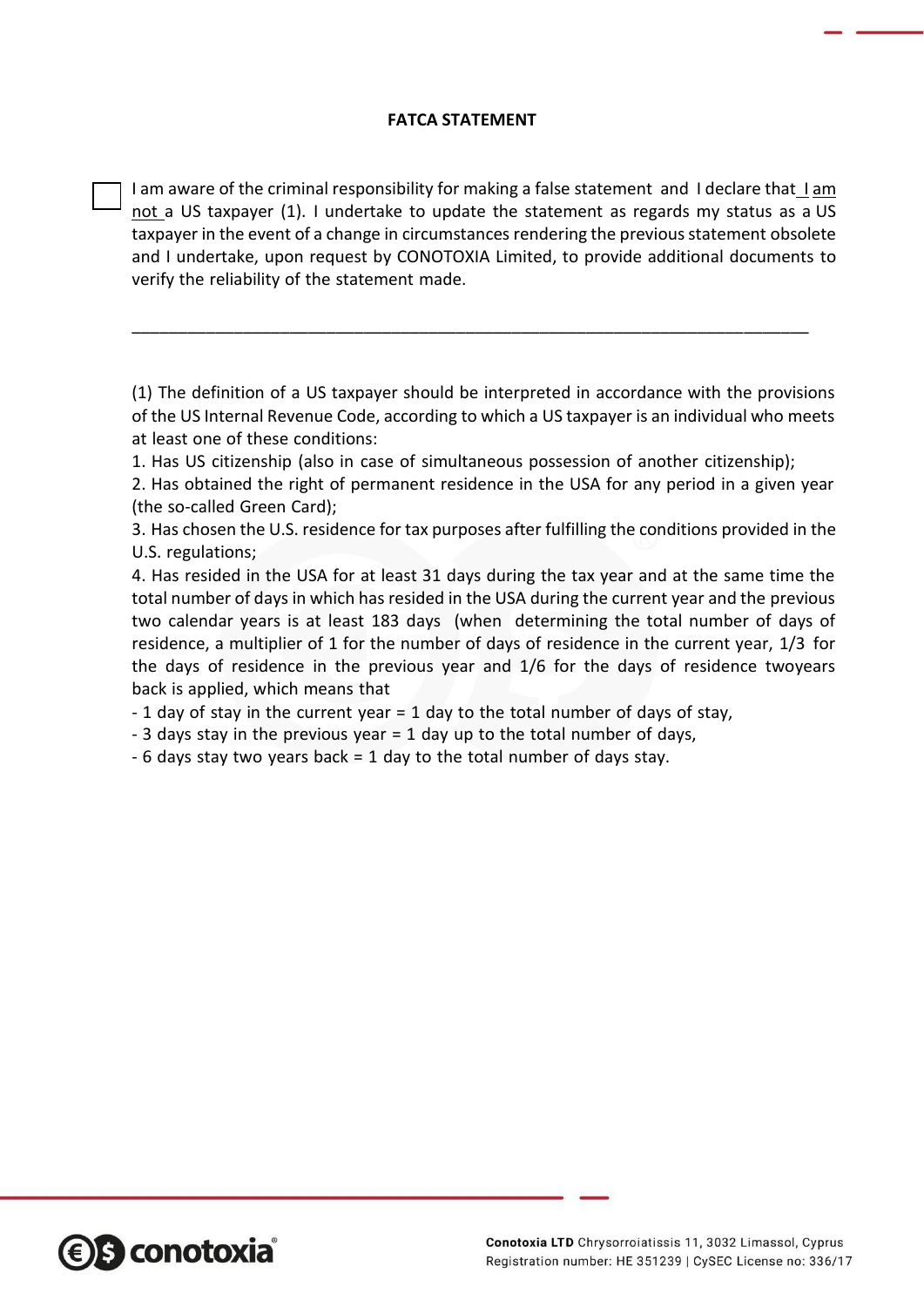## **CRS STATEMENT**

Do you have a tax residence other than your country of domicile?(1) (2)

|--|

NO

I am aware of the criminal responsibility for making a false declaration and declare that I have a tax residence in my country of domicile

I am aware of the criminal responsibility for making a false statement and declare that I have a tax residence in other countries (not applicable to the USA):

| Country of tax<br>residence | Tax Identification No. ("TIN") | Country does not assign<br>TIN |
|-----------------------------|--------------------------------|--------------------------------|
|                             |                                |                                |
|                             |                                |                                |
|                             |                                |                                |

- (1) Tax residence is the place (country or territory) where a person or entity is liable to pay taxes and/or other public law liabilities.
- (2) CONOTOXIA Limited is obliged, on the basis of relevant regulations, to receive from its clients a statement concerning their tax residence and tax identification number and to provide the competent authorities, for the purpose of transferring to the competent authority of a Participating State, data concerning persons residing in a Participating State under the tax law of that Participating State.

**In case of a change in circumstances which may affect the tax residence of the Client, the Client is required to immediately notify CONOTOXIA Limited about it and then to submit the statement again, within 30 days from the occurrence of such circumstances.**

A Participating State shall mean: a) a Member State other than country of domicile b) a country orterritoryother than the United States of America with which country of domicile has concluded an agreement concerning automatic exchange of information on reporting accounts (c) a country or territory other than the United States of America with which the European Union has concluded an agreement providing for automatic exchange of information about reported account listed in a list published by the European Commission. The list of participating countries referred to in points (b-c) shall be published by the competent authorities.

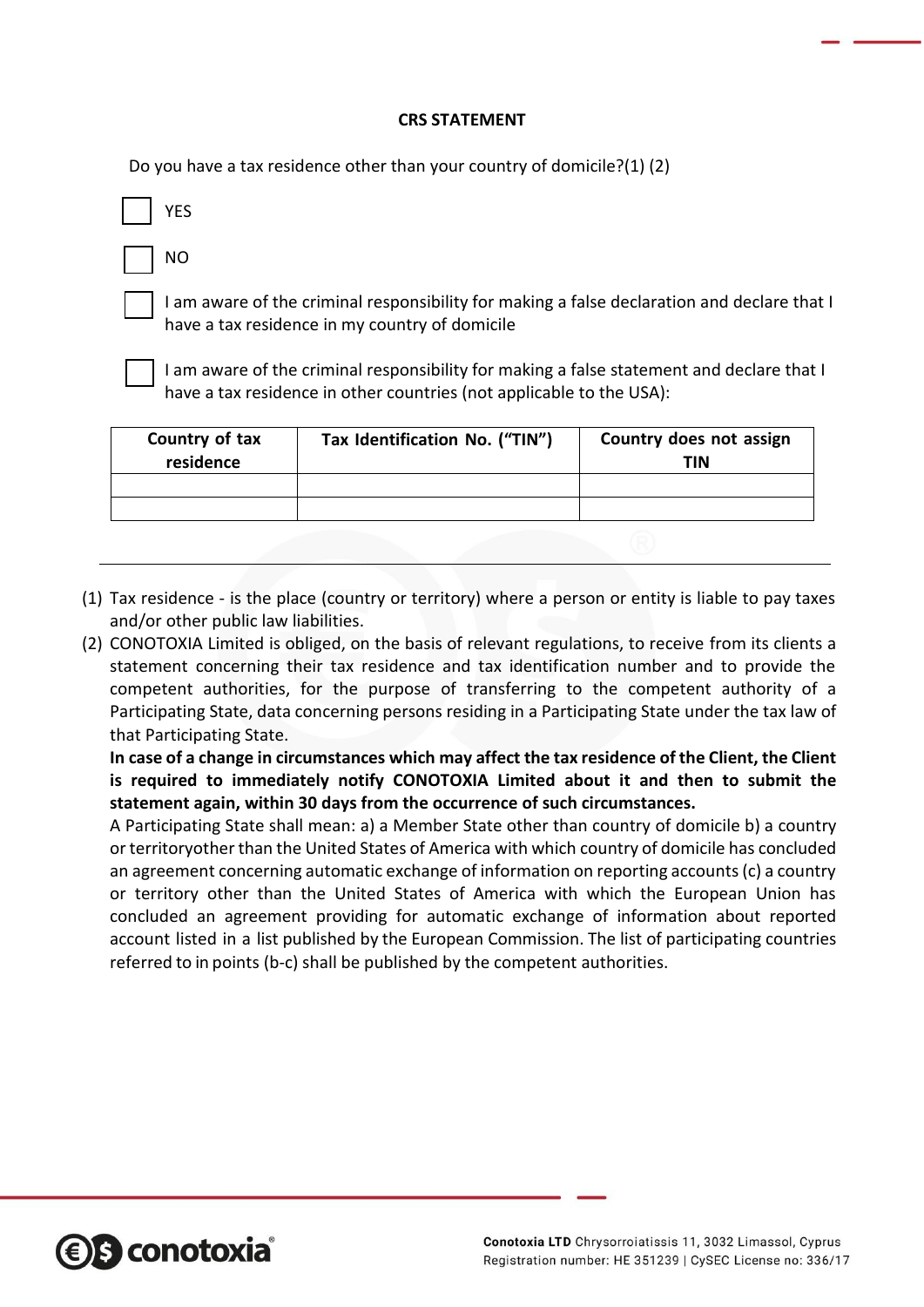## **BENEFICIAL OWNER AND PEP STATEMENT**

The data of the Beneficial Owner (1) (2):

I am aware of the criminal responsibility for making a false statement and hereby declare that a Beneficial Owner:



Is not a PEP (politically exposed person) or a member of the PEP family or a close associate of a PEP

Is a PEP (politically exposed person) or a member of the PEP family or a close associate of PEP

(1) The term 'beneficial owner' shall mean the natural person(s) who directly or indirectly controls the customer by virtue of legal or factual powers which enable that person(s) to exercise decisive influence over the actions or activities of the customer, or the natural person(s) on whose behalf a business relationship is established or an occasional transaction is carried out, including

(a) in the case of a client who is a legal person other than a company whose securities are admitted to trading on a regulated market that is subject to disclosure requirements under European Union law or the corresponding law of a third country:

• a natural person who is a client's owner manager or shareholder and who has ownership of more than 25%.

the total number of shares or stocks of that legal person,

- a natural person having more than 25 % of the total number of votes in the client body, also as pledgee or usufructuary, or on the basis of agreements with other persons entitled to vote,
- a natural person exercising control over a legal person or legal persons who together hold more than 25 % of the total number of shares in the client's body, or who holds more than 25 % of the total number of votes in the client's body, including as a pledgee or usufructuary or under agreements with others those entitled to vote,
- the natural person exercising control over the client by virtue of the rights conferred on that legal person, referred to in Article 3 Section 1 point 37 of the Accounting Act of 29 September 1994 (Journal of Laws of 2018, items 395, 398 and 650), or
- a natural person holding a senior management position in case of proven inability to find out or doubts as to the identity of the natural persons referred to in the first tiret 1-4, and where there is no suspicion of money laundering or terrorist financing,

(b) in the case of a trustee: